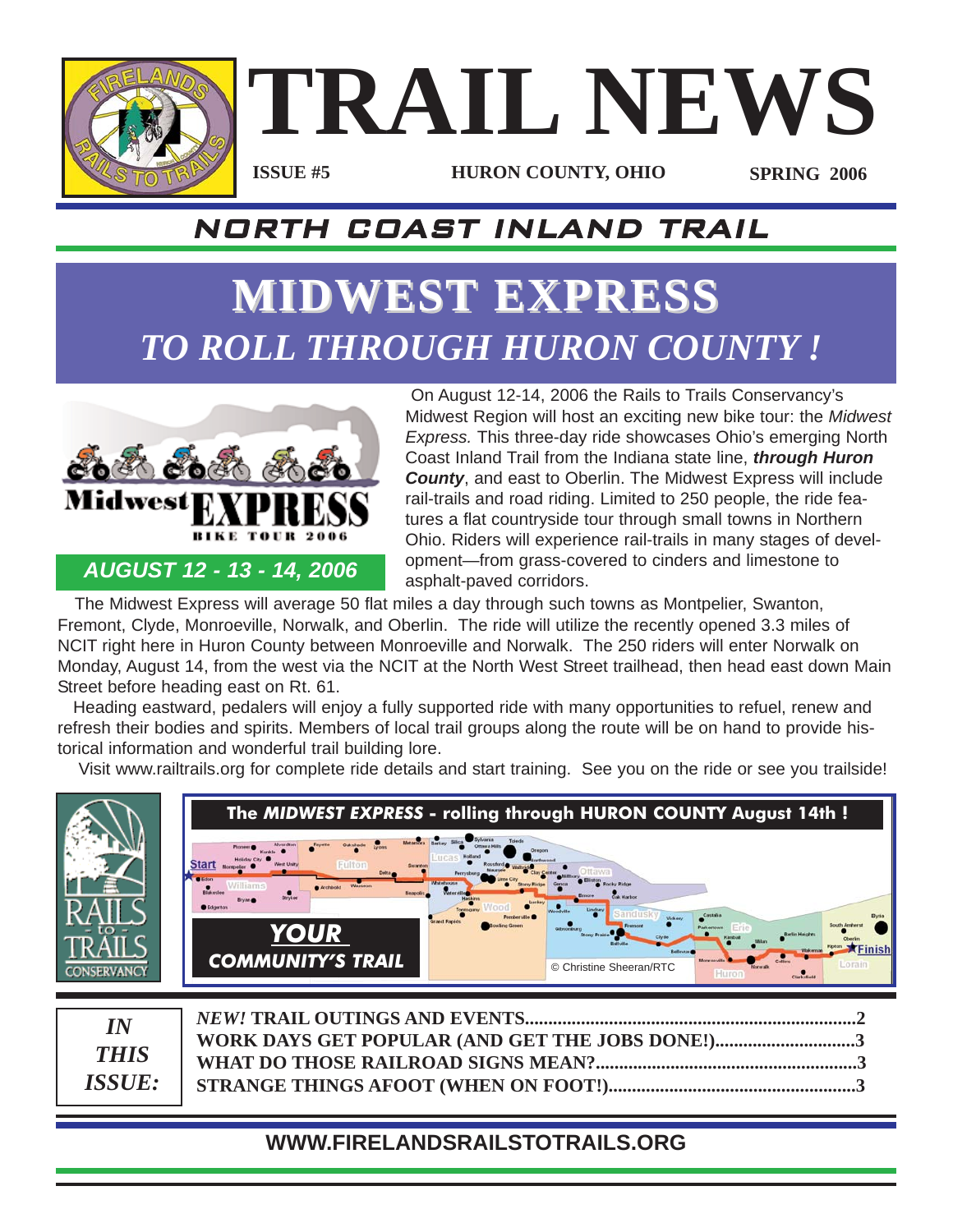### **2006 GOALS & PLANS**

2006 will be a busy and exciting year on the NCIT! In addition to maintaining and improving the current 3.3 miles of trail, we will be opening an additional 1.7 miles while planning to fund and open even more trail in 2007 and beyond.

This year we will build more safety fences , install motor vehicle barriers at three points, add a number of benches for weary walkers, add more railroad artifacts and other amenities to the existing trail - all while mowing miles of trail.

New this year will be many trail outings and events to attract new trail users with varied interests to experience the trail.

We're working hard to complete the clearing, cleanup, grading, signing, and all the other necessary tasks to open the 1.7 miles of trail from Route 547 to Williams Road by year-end.

We'll also be performing brush removal on the section between Williams and Sand Hill Roads in preparation for bridge and trail building there in 2007 and beyond.

We are also taking steps to increase funding for future needs and to strengthen the FRTTI organization to meet the challenges of operating and maintaining our Huron County trail system.

As always, your membership and volunteer efforts make this possible. See you on the trail! *- Gordon Oney, President*

### **A SUPER VOLUNTEER**

The next time you lean on one of the beautiful fences on the trail to admire the view, thank Rich Libbee. So many of the projects on the NCIT would not be possible without his ideas, planning, dedication, equipment, expertise, and sense of humor.

"Work days are always more fun when Rich is there", says trail volunteer Kate Pierce. "Even when it's well below zero".

Rich joined FRTTI over four years ago and has been the go-to man when the big jobs needed to be done. Rich, pictured below at the throttle of his Steiner Tractor, always comes up with the "better way" to get the job done the right way the first time.

Rich also has been keeping the grass neatly mowed over the entire length. When cutting the seeminlgly endless stretch west of Halfway Road, he says, "Just counting the telephone poles".



### *NEW!* **TRAIL HAPPENINGS IN HURON COUNTY**

#### **Night Ride - May 12, 2006** *Under a Full Moon!*

Ordinarily the NCIT sleeps when you do. The trail hours are dawn to dusk. But on Friday night, May12, 2006, FRTTI will hold the first ever night bike ride under a full moon.

This will be a rare chance to experience the trail by moonlight (headlights and helmets are

required!). Riders will start at North West Street and pedal to Monroeville and back and will see a variety of night time critters under the stars. (6.6 miles total)

The ride is open everyone ages 12 & up. Those under 16 must be accompanied by an adult. This organized ride begins at 9pm at North West Street. No advance sign-up is required. Ride is sponsored by Excel Bike and Fitness.

#### **June 3 is National Trails Day**

Veteran Backpacker Paul Hiszem has volunteered to do a backpacking demonstration and share his stories about backpacking.

The outing begins at 10 am on Saturday, June 3 at the North West Street Trailhead. This will be a great place for beginners to learn and a chance for serious backpackers to loosen up for the upcoming season. Trek goes to Monroeville (3.3 miles) and after some refreshments, returns to Norwalk. A shuttle will be available for those who wish to walk one way only. Stay tuned to our website for details.



#### **Equine Outing**

Come take a horseback ride on the NCIT with members of the Erie County Chapter of the Ohio Horsemans' Council. Park at the Monroeville trailhead and ride to Norwalk and back on April 27 at 6 p.m. BYOH - Bring Your Own Horse!

### **TRAIL RULES AND REMINDERS**

#### **"WHEELS YIELD TO HEELS"**

Spring is here - and the NCIT will be a busy muti-purpose trail. Bikers should always yield to pedestrians and horses. Announce when passing pedestrians ("On your left!") and come to a stop when approaching horses.



#### **BASIC TRAIL RULES**

1. Trail is open dawn to dusk. No loitering or camping.

- 2. Park only at designated trailheads.
- 3. Stay on the trail. Adjacent land is private property.
- 4. The NCIT is a muti-use trail. Expect bikers, walkers, runners and equestrians. No motorized vehicles.
- 5. "Wheels yield to heels".
- 6. Alcohol is not permitted. Clean up all litter.
- 7. Dogs must be on leashes 6' or less. Pick it up!

#### *Report any adverse trail conditions online. We also want your suggestions!*



#### **2** NORTH COAST INLAND TRAIL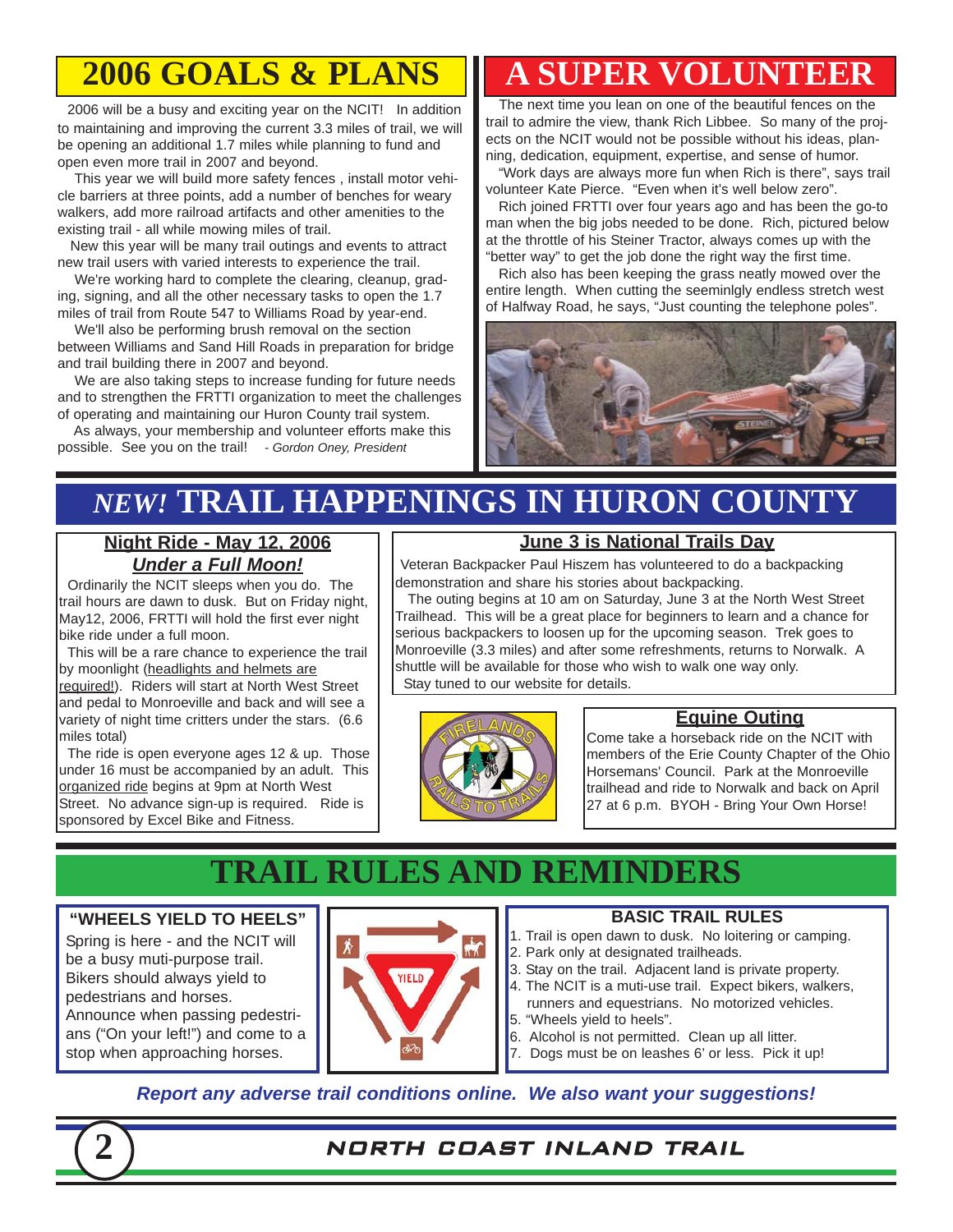### **NEW FENCES AT RT. 20**



*This crew dug through some tough earth and lots of rock yet blitzed through 96 feet of fence in a few hours. They did take time to enjoy a pizza lunch and make some new friends.* 



**Our Big Work Day on Saturday, April 1st (April Fools Day!) was a Big Success, no foolin'. We had an outstanding turnout: a total of fourteen folks showed up to work for part or all of the day. Every job on the list was completed, including the four 24' wing fences at the Route 20 bridge, posts set for two new benches, eight barricade posts at Halfway Road, and a hole for a new Whistle Post. After a pizza lunch on the trail, the work was all done by 3 pm!**

**Those in attendance were: Bob Andrews, Matt Bernhardt, Stan Bernhardt, Bill Dupont, Joyce Dupont, Chris Hipp, Fritz Kuenzel, Rich Libbee, Joe Mantey, Larry McGlinchy, Gordon Oney, Kendra Smithson, Robb Smithson, and Lisa Wendt. How about a round of applause!**

**Two of these folks were first time participants. We hope they enjoyed it, even though much of it was pretty grueling work, and hope they will come out again and bring their friends.**

**It is this kind of response that has enabled us to make so much progress. It demonstrates to the community that we are serious about building this trail and it also builds our credibility with the trail owners, the park districts in nearby counties, who continue to support our efforts in many ways. Thanks to all who take pride in their community's trail.**

#### **ANNUAL MEETING**

The Annual Meeting of Firelands Rails to Trails took place at Berry's Restaurant in Norwalk on February 2, 2006. Guest speakers were Ryan Phillips and Christy Sheeran of The Rails to Trails Conservancy's Midwest Regional Office in Canal Winchester, Ohio.



Ryan and Christy discussed the Midwest Express Ride, several of Ohio's trails under development, and trail funding that may become available through the Clean Ohio Fund.

RTC's goal for 2020 is to have 90% of Americans living within 3 miles of a recreational trail. The four major outcomes are: Health and recreation, community revitalization, resource conservation and alternative transportation.

FRTTI is pleased to work with RTC in accomplishing these goals.

#### **FRTTI HOSTS BIRD WALK**

Firelands Rails to Trails held our first bird walk this past February on a blowing, blizzardy winter morning. Under the guidance of naturalist Brad Phillips, five hardy birders trekked through the snow from Monroeville to Norwalk and saw white throated sparrows (these are not your ordinary house sparrows!), horned larks, cardinals, blue jays and a coopers hawk. Get your binoculars and bird books ready for our next birdwalk to be held soon.

This was the first of many outings yet to come. Our goal is to host a wide range of outings for a wide range of interests.

#### *PRESERVING OUR*  **RAILROAD HERITAGE**





*The "W" stands for "Whistle". Whistle posts are found 1500' before every road crossing to instruct the engineer to blow the whistle (now horn) to alert motorists. The blasts are 2 longs, 1 short, and 1 long, every time. "Yard Limits" alert train crews as they enter the towns that they are now under the governance of the local Yardmaster. Yard Limits included sidings, yard tracks, and industrial spurs within the limits. More trailside railroad artifacts are planned.*

#### **ELSEWHERE ON THE NCIT** *Sandusky County Happenings*

**Strange things happen when you build a rail trail.** 

**That's what FRTTI Trustees Stan Bernhardt and Joe Mantey found out when they attended a trail meeting at the Bellevue Rec Center in February. The meeting was conducted by Steve Gruner of the Sandusky County Park District and was attended by local residents with interests ranging from walking to rollerblading to biking. The purpose of the meeting was to gain input as to potential trail routes into Bellevue from the west as SCPD continues to work with Norfolk Southern to gain a direct entry into the city and form the important connection to the Huron County portion under construction.**

**After the meeting, Steve commented on the popularity of the beautiful new trail bridge over the Sandusky River in Fremont.** 

**"On a warm, sunny winter day we had 400 people on the trail", he said. "With the bridge now open, it was almost as if people from the two sides of town met like they hadn't seen each other in years. Several people stood on the bridge just talking. One lady came up and hugged me!"**



*On a sunny but cold day, Joe Mantey bikes west across the new bridge at Fremont. Kate Pierce Photo*

HURON COUNTY'S RECREATIONAL TRAIL **3**